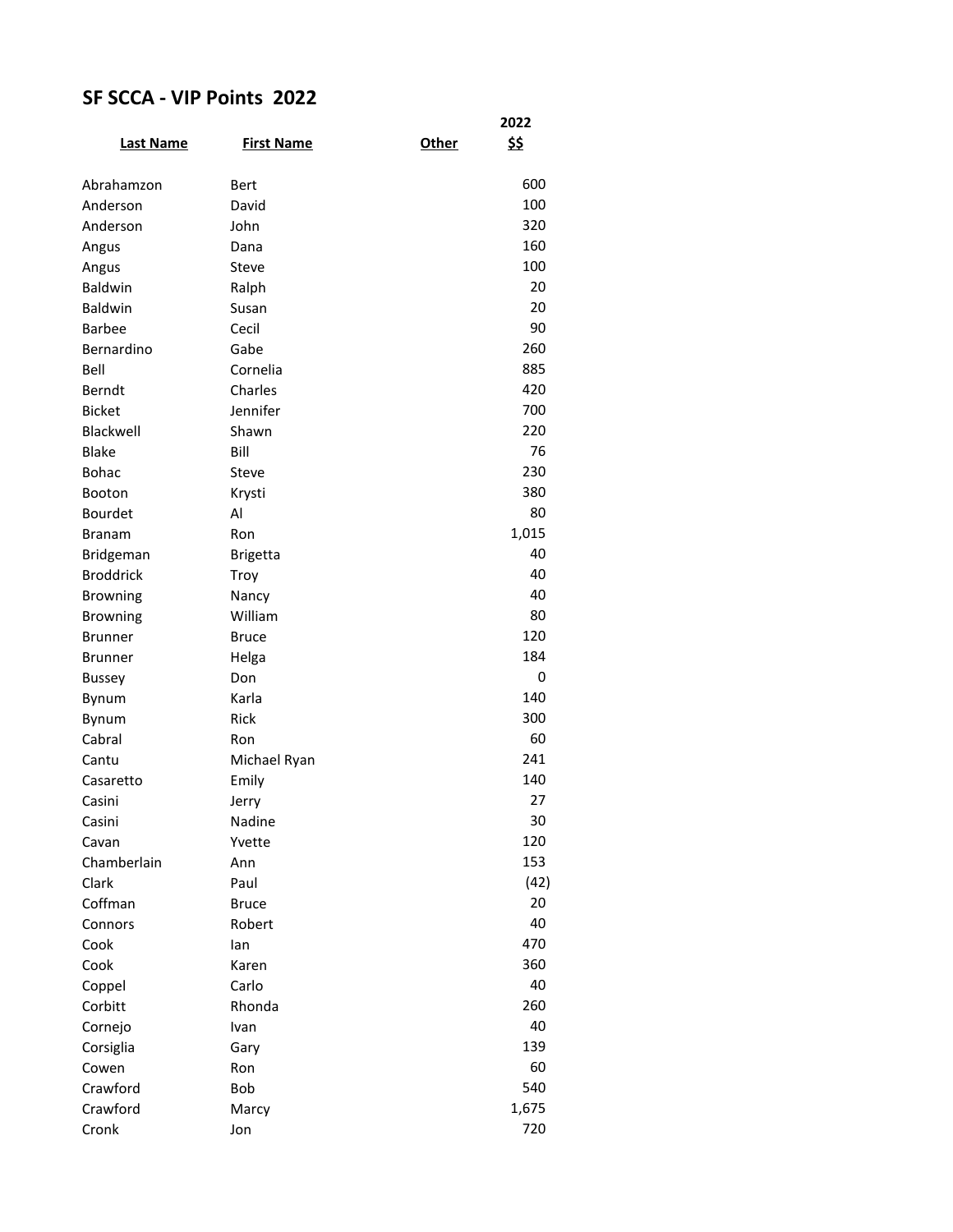| Crosswhite      | Robin        | 0     |
|-----------------|--------------|-------|
| Cullen          | Kevin        | 804   |
| Curry           | Heather      | 120   |
| Dancisin-Booton | Pat          | 108   |
| Daniels         | Jack         | 280   |
| Davis           | Allen        | 750   |
| DeBorde         | Carol        | 669   |
| DeBorde         | Dave         | 656   |
| Dementsova      | Lana         | 15    |
| Dent            | Ron          | 922   |
| dePolo          | Jeanne       | 460   |
| Derr            | David        | 470   |
| Detmers         | Michael      | 20    |
| deWitt          | Clint        | 220   |
| Diamond         | Eric         | 20    |
| Diamond         | Lisa         | 40    |
| Dods            | Rhea         | 602   |
| Duddy           | <b>Brian</b> | 140   |
| Duffey          | Donna        | 83    |
| Duncan          | Devorah      | 60    |
| Duncan          | Robert       | 60    |
| Duoquette       | Darlyne      | 0     |
| Dwyer           | Bill         | (420) |
| Dwyer           | Patty        | (450) |
| Dykhouse        | Connie       | 420   |
| Dykhouse        | Rod          | 673   |
| Ellis           | Lee          | 439   |
| Erickson        | Don          | 857   |
| Esparza         | Omar         | 30    |
| Eubel           | Nancy        | 897   |
| Fahmy           | Omar         | 80    |
| Fox             | Gerald       | 80    |
| French          | Ben          | 60    |
| French          | Cloeva       | 40    |
| French          | Lucas        | 120   |
| Fulton          | Jim          | 1,320 |
| Gaffney         | Joe          | 800   |
| Gaines          | Ed           | 160   |
| Gilbert         | Paul         | 0     |
| Glazebrook      | Sheri        | 400   |
| Glendon         | Philip       | 470   |
| Gordy           | <b>RJ</b>    | 59    |
|                 |              | 0     |
| Grantz<br>Green | Sherry       | 180   |
|                 | Jan          | 170   |
| Greene          | Keven        |       |
| Greenhill       | Lyn          | 40    |
| Groom           | Darryl       | 20    |
| Groth           | Bob          | 1,416 |
| Groth           | Sheryl       | 700   |
| Guess           | Mike         | 500   |
| Guidero         | Stan         | 73    |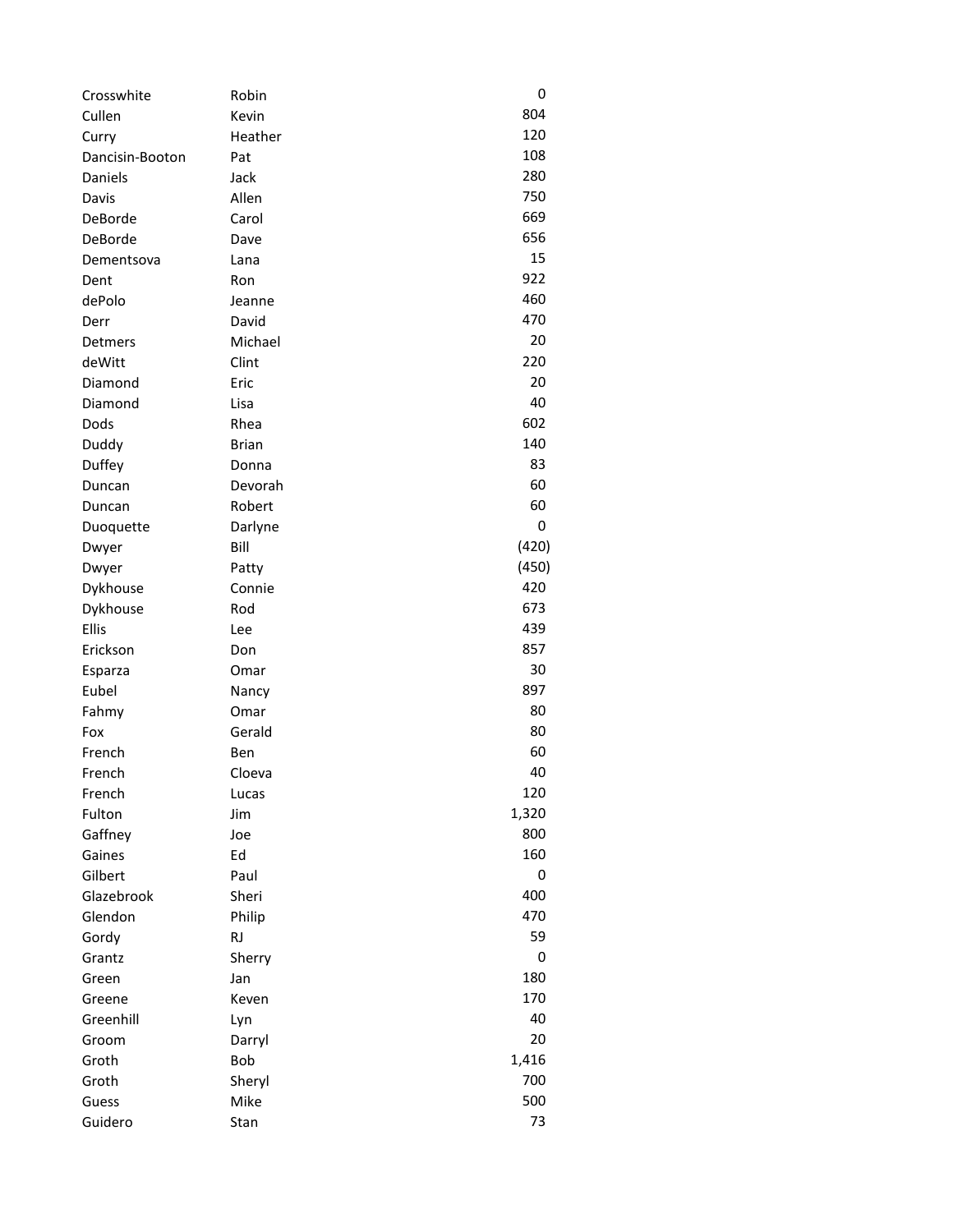| Gullings       | Ray       | 371   |
|----------------|-----------|-------|
| Halliday       | April     | 40    |
| Hansen         | George    | 330   |
| Hansen         | Mark P    | 340   |
| Hayward        | Jim       | 240   |
| <b>Harries</b> | Bill      | 570   |
| Hathaway       | Elaine    | 0     |
| Hayworth       | Kathryn   | 30    |
| Hayworth       | Mike      | 460   |
| Heisig         | Bob       | 700   |
| Helberg        | Paul      | 977   |
| Helberg        | Stephanie | 662   |
| Herbst         | James     | 490   |
| Heyl           | George    | 270   |
| Heyl           | Roger     | 180   |
| Hilton         | Joyce     | 348   |
| Hoag           | Dale      | 0     |
| Hostrop        | Liam      | 160   |
| Huntting       | Lynne     | 1,583 |
| Hutchings      | Dave      | 1,040 |
| Hylton         | Aaron     | 100   |
| Irwin          | Dave      | 957   |
| Jackson        | Thomas    | (393) |
| James          | Patricia  | 77    |
| Jeffrey        | Justin    | 80    |
| Jensen         | Mike      | 80    |
| Jones          | Chelsea   | 100   |
| Joseph         | Keith     | 40    |
| Joseph         | Michael   | 360   |
| Juner          | Susan     | 377   |
| Juvet          | Peter     | 80    |
| Kashar         | Barry     | 572   |
| Kellogg        | Phyllis   | 100   |
| Kelly          | Claire    | 1,465 |
| Kelly          | Ed        | 40    |
| Khanistsky     | Gabriella | 80    |
| King           | Mike      | 1,435 |
| Kirby          | Joe       | 580   |
| Kirkwood       | Bill      | 1,081 |
| Klope          | Robert    | 862   |
| Kouri          | Mike      | 120   |
| Kyllonen       | Dave      | 840   |
| Kyllonen       | Nikki     | 340   |
| Lacey          | Sierra    | 123   |
| Lamm           | Karen     | 280   |
| Landers        | Don       | 215   |
| Lanners        | Josh      | 276   |
| Laster         | Courtney  | 50    |
| Lee            | Michael   | 620   |
| Lepper         | Robyn     | 80    |
| Lepper         | Russell   | 80    |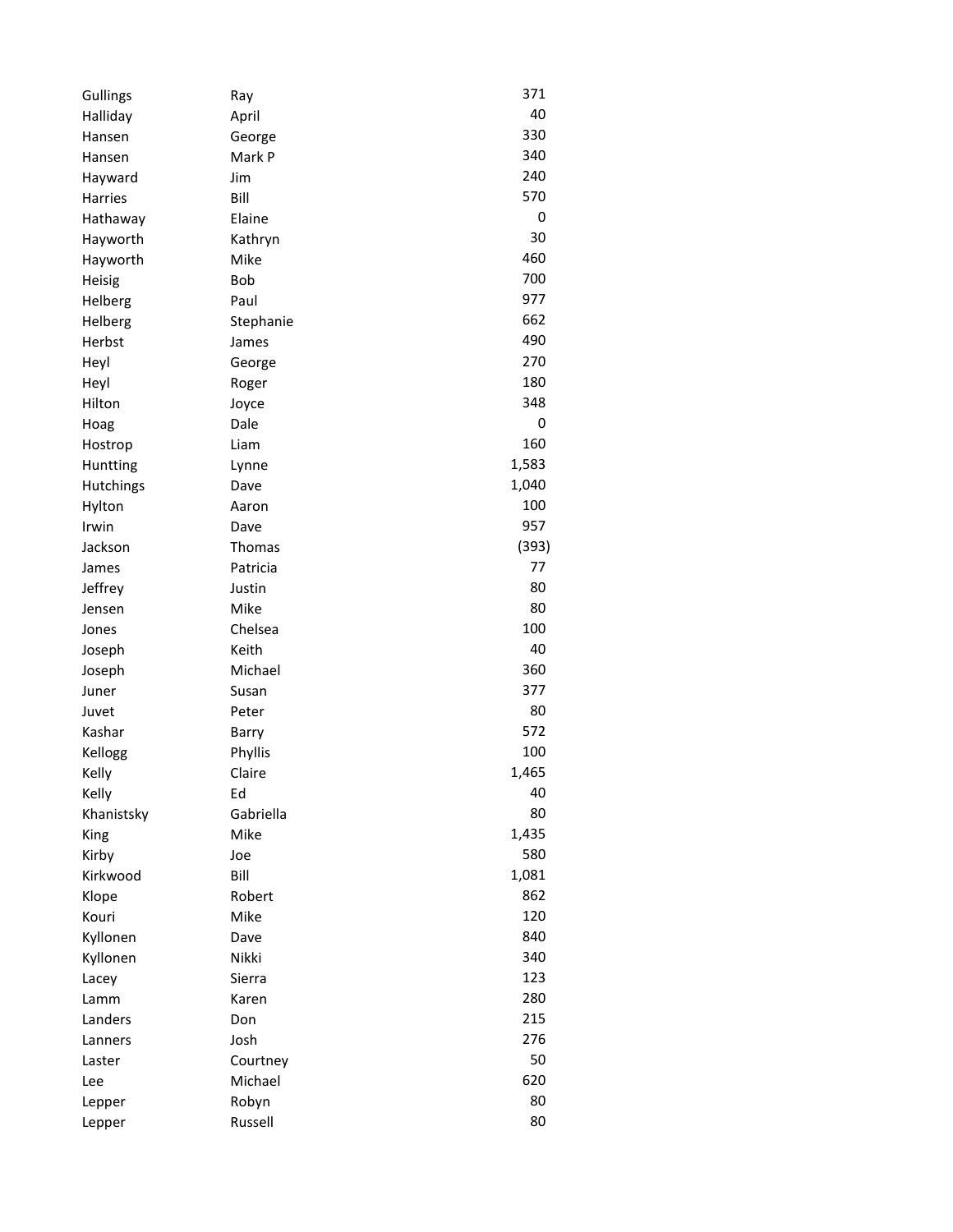| 80<br>Mark<br>Lin<br>750<br>Link<br>Jessica<br>957<br>Linka-Pettenati<br>Darlyn<br>280<br>Linkous<br>Christopher<br>100<br>Linkous<br>Patrick<br>33<br>Linkous<br>Ray<br>40<br>Linkous<br>Rebecca<br>100<br>Lopez<br>Jose<br>30<br>Will<br>Lowery<br>40<br>Ranon<br>Luy<br>1,200<br>MacPhail<br>Alec<br>480<br><b>Marinos</b><br>George<br>415<br>Martin<br>Greg<br>80<br>Martinez<br>Jesus<br>554<br>McClellan<br><b>Barbara</b><br>McCullough<br>390<br>Steve<br>McFadden<br>50<br>Kevin<br>304<br>Meeker<br>Gary<br>156<br>Melese<br>Francois<br>100<br>Mendes<br>Nan<br>180<br>Alan<br>Mertens<br>110<br>Meyer<br>Aaron<br>80<br>Minser<br>Mark<br>310<br>Phil<br>Munoz<br>300<br>Suzie<br>Munoz<br>140<br>Mylapilli<br>Harsha<br>20<br>Dion<br>Mynatt<br>293<br><b>Neff</b><br>Mike<br>1,220<br>Novak<br><b>Bernie</b><br>1,274<br>Novak<br>Joe<br>Oh<br>Alex<br>30<br>Olinger<br>Jeff<br>950<br>Olson<br>220<br>Ben<br>30<br>Nevaeh<br>Ortiz<br>515<br>Peters<br>Gene<br>100<br>Fred<br>Peterson<br>100<br>Ginny<br>Peterson<br>237<br>Tim<br>Pettenati<br>380<br>Pitts<br>Gary<br>32<br>Platsis<br>Jerry<br>120<br>John<br>Proctor<br>160<br>Raabe<br>Michael<br>362<br>lan<br>Ramsey<br>180<br>Karthik<br>Rao<br>40<br>Rasmussen<br>Kurt<br>80<br>Razza<br>Hanan<br>198<br>Reid<br>Seth<br>652<br>Kathie<br>Reisinger<br>60<br>Renfrow<br>Tamra<br>120<br>Robson<br>Mary Lou | Lewis | Tom | 460 |
|--------------------------------------------------------------------------------------------------------------------------------------------------------------------------------------------------------------------------------------------------------------------------------------------------------------------------------------------------------------------------------------------------------------------------------------------------------------------------------------------------------------------------------------------------------------------------------------------------------------------------------------------------------------------------------------------------------------------------------------------------------------------------------------------------------------------------------------------------------------------------------------------------------------------------------------------------------------------------------------------------------------------------------------------------------------------------------------------------------------------------------------------------------------------------------------------------------------------------------------------------------------------------------------------------------------------------------------------------------------------------------------|-------|-----|-----|
|                                                                                                                                                                                                                                                                                                                                                                                                                                                                                                                                                                                                                                                                                                                                                                                                                                                                                                                                                                                                                                                                                                                                                                                                                                                                                                                                                                                      |       |     |     |
|                                                                                                                                                                                                                                                                                                                                                                                                                                                                                                                                                                                                                                                                                                                                                                                                                                                                                                                                                                                                                                                                                                                                                                                                                                                                                                                                                                                      |       |     |     |
|                                                                                                                                                                                                                                                                                                                                                                                                                                                                                                                                                                                                                                                                                                                                                                                                                                                                                                                                                                                                                                                                                                                                                                                                                                                                                                                                                                                      |       |     |     |
|                                                                                                                                                                                                                                                                                                                                                                                                                                                                                                                                                                                                                                                                                                                                                                                                                                                                                                                                                                                                                                                                                                                                                                                                                                                                                                                                                                                      |       |     |     |
|                                                                                                                                                                                                                                                                                                                                                                                                                                                                                                                                                                                                                                                                                                                                                                                                                                                                                                                                                                                                                                                                                                                                                                                                                                                                                                                                                                                      |       |     |     |
|                                                                                                                                                                                                                                                                                                                                                                                                                                                                                                                                                                                                                                                                                                                                                                                                                                                                                                                                                                                                                                                                                                                                                                                                                                                                                                                                                                                      |       |     |     |
|                                                                                                                                                                                                                                                                                                                                                                                                                                                                                                                                                                                                                                                                                                                                                                                                                                                                                                                                                                                                                                                                                                                                                                                                                                                                                                                                                                                      |       |     |     |
|                                                                                                                                                                                                                                                                                                                                                                                                                                                                                                                                                                                                                                                                                                                                                                                                                                                                                                                                                                                                                                                                                                                                                                                                                                                                                                                                                                                      |       |     |     |
|                                                                                                                                                                                                                                                                                                                                                                                                                                                                                                                                                                                                                                                                                                                                                                                                                                                                                                                                                                                                                                                                                                                                                                                                                                                                                                                                                                                      |       |     |     |
|                                                                                                                                                                                                                                                                                                                                                                                                                                                                                                                                                                                                                                                                                                                                                                                                                                                                                                                                                                                                                                                                                                                                                                                                                                                                                                                                                                                      |       |     |     |
|                                                                                                                                                                                                                                                                                                                                                                                                                                                                                                                                                                                                                                                                                                                                                                                                                                                                                                                                                                                                                                                                                                                                                                                                                                                                                                                                                                                      |       |     |     |
|                                                                                                                                                                                                                                                                                                                                                                                                                                                                                                                                                                                                                                                                                                                                                                                                                                                                                                                                                                                                                                                                                                                                                                                                                                                                                                                                                                                      |       |     |     |
|                                                                                                                                                                                                                                                                                                                                                                                                                                                                                                                                                                                                                                                                                                                                                                                                                                                                                                                                                                                                                                                                                                                                                                                                                                                                                                                                                                                      |       |     |     |
|                                                                                                                                                                                                                                                                                                                                                                                                                                                                                                                                                                                                                                                                                                                                                                                                                                                                                                                                                                                                                                                                                                                                                                                                                                                                                                                                                                                      |       |     |     |
|                                                                                                                                                                                                                                                                                                                                                                                                                                                                                                                                                                                                                                                                                                                                                                                                                                                                                                                                                                                                                                                                                                                                                                                                                                                                                                                                                                                      |       |     |     |
|                                                                                                                                                                                                                                                                                                                                                                                                                                                                                                                                                                                                                                                                                                                                                                                                                                                                                                                                                                                                                                                                                                                                                                                                                                                                                                                                                                                      |       |     |     |
|                                                                                                                                                                                                                                                                                                                                                                                                                                                                                                                                                                                                                                                                                                                                                                                                                                                                                                                                                                                                                                                                                                                                                                                                                                                                                                                                                                                      |       |     |     |
|                                                                                                                                                                                                                                                                                                                                                                                                                                                                                                                                                                                                                                                                                                                                                                                                                                                                                                                                                                                                                                                                                                                                                                                                                                                                                                                                                                                      |       |     |     |
|                                                                                                                                                                                                                                                                                                                                                                                                                                                                                                                                                                                                                                                                                                                                                                                                                                                                                                                                                                                                                                                                                                                                                                                                                                                                                                                                                                                      |       |     |     |
|                                                                                                                                                                                                                                                                                                                                                                                                                                                                                                                                                                                                                                                                                                                                                                                                                                                                                                                                                                                                                                                                                                                                                                                                                                                                                                                                                                                      |       |     |     |
|                                                                                                                                                                                                                                                                                                                                                                                                                                                                                                                                                                                                                                                                                                                                                                                                                                                                                                                                                                                                                                                                                                                                                                                                                                                                                                                                                                                      |       |     |     |
|                                                                                                                                                                                                                                                                                                                                                                                                                                                                                                                                                                                                                                                                                                                                                                                                                                                                                                                                                                                                                                                                                                                                                                                                                                                                                                                                                                                      |       |     |     |
|                                                                                                                                                                                                                                                                                                                                                                                                                                                                                                                                                                                                                                                                                                                                                                                                                                                                                                                                                                                                                                                                                                                                                                                                                                                                                                                                                                                      |       |     |     |
|                                                                                                                                                                                                                                                                                                                                                                                                                                                                                                                                                                                                                                                                                                                                                                                                                                                                                                                                                                                                                                                                                                                                                                                                                                                                                                                                                                                      |       |     |     |
|                                                                                                                                                                                                                                                                                                                                                                                                                                                                                                                                                                                                                                                                                                                                                                                                                                                                                                                                                                                                                                                                                                                                                                                                                                                                                                                                                                                      |       |     |     |
|                                                                                                                                                                                                                                                                                                                                                                                                                                                                                                                                                                                                                                                                                                                                                                                                                                                                                                                                                                                                                                                                                                                                                                                                                                                                                                                                                                                      |       |     |     |
|                                                                                                                                                                                                                                                                                                                                                                                                                                                                                                                                                                                                                                                                                                                                                                                                                                                                                                                                                                                                                                                                                                                                                                                                                                                                                                                                                                                      |       |     |     |
|                                                                                                                                                                                                                                                                                                                                                                                                                                                                                                                                                                                                                                                                                                                                                                                                                                                                                                                                                                                                                                                                                                                                                                                                                                                                                                                                                                                      |       |     |     |
|                                                                                                                                                                                                                                                                                                                                                                                                                                                                                                                                                                                                                                                                                                                                                                                                                                                                                                                                                                                                                                                                                                                                                                                                                                                                                                                                                                                      |       |     |     |
|                                                                                                                                                                                                                                                                                                                                                                                                                                                                                                                                                                                                                                                                                                                                                                                                                                                                                                                                                                                                                                                                                                                                                                                                                                                                                                                                                                                      |       |     |     |
|                                                                                                                                                                                                                                                                                                                                                                                                                                                                                                                                                                                                                                                                                                                                                                                                                                                                                                                                                                                                                                                                                                                                                                                                                                                                                                                                                                                      |       |     |     |
|                                                                                                                                                                                                                                                                                                                                                                                                                                                                                                                                                                                                                                                                                                                                                                                                                                                                                                                                                                                                                                                                                                                                                                                                                                                                                                                                                                                      |       |     |     |
|                                                                                                                                                                                                                                                                                                                                                                                                                                                                                                                                                                                                                                                                                                                                                                                                                                                                                                                                                                                                                                                                                                                                                                                                                                                                                                                                                                                      |       |     |     |
|                                                                                                                                                                                                                                                                                                                                                                                                                                                                                                                                                                                                                                                                                                                                                                                                                                                                                                                                                                                                                                                                                                                                                                                                                                                                                                                                                                                      |       |     |     |
|                                                                                                                                                                                                                                                                                                                                                                                                                                                                                                                                                                                                                                                                                                                                                                                                                                                                                                                                                                                                                                                                                                                                                                                                                                                                                                                                                                                      |       |     |     |
|                                                                                                                                                                                                                                                                                                                                                                                                                                                                                                                                                                                                                                                                                                                                                                                                                                                                                                                                                                                                                                                                                                                                                                                                                                                                                                                                                                                      |       |     |     |
|                                                                                                                                                                                                                                                                                                                                                                                                                                                                                                                                                                                                                                                                                                                                                                                                                                                                                                                                                                                                                                                                                                                                                                                                                                                                                                                                                                                      |       |     |     |
|                                                                                                                                                                                                                                                                                                                                                                                                                                                                                                                                                                                                                                                                                                                                                                                                                                                                                                                                                                                                                                                                                                                                                                                                                                                                                                                                                                                      |       |     |     |
|                                                                                                                                                                                                                                                                                                                                                                                                                                                                                                                                                                                                                                                                                                                                                                                                                                                                                                                                                                                                                                                                                                                                                                                                                                                                                                                                                                                      |       |     |     |
|                                                                                                                                                                                                                                                                                                                                                                                                                                                                                                                                                                                                                                                                                                                                                                                                                                                                                                                                                                                                                                                                                                                                                                                                                                                                                                                                                                                      |       |     |     |
|                                                                                                                                                                                                                                                                                                                                                                                                                                                                                                                                                                                                                                                                                                                                                                                                                                                                                                                                                                                                                                                                                                                                                                                                                                                                                                                                                                                      |       |     |     |
|                                                                                                                                                                                                                                                                                                                                                                                                                                                                                                                                                                                                                                                                                                                                                                                                                                                                                                                                                                                                                                                                                                                                                                                                                                                                                                                                                                                      |       |     |     |
|                                                                                                                                                                                                                                                                                                                                                                                                                                                                                                                                                                                                                                                                                                                                                                                                                                                                                                                                                                                                                                                                                                                                                                                                                                                                                                                                                                                      |       |     |     |
|                                                                                                                                                                                                                                                                                                                                                                                                                                                                                                                                                                                                                                                                                                                                                                                                                                                                                                                                                                                                                                                                                                                                                                                                                                                                                                                                                                                      |       |     |     |
|                                                                                                                                                                                                                                                                                                                                                                                                                                                                                                                                                                                                                                                                                                                                                                                                                                                                                                                                                                                                                                                                                                                                                                                                                                                                                                                                                                                      |       |     |     |
|                                                                                                                                                                                                                                                                                                                                                                                                                                                                                                                                                                                                                                                                                                                                                                                                                                                                                                                                                                                                                                                                                                                                                                                                                                                                                                                                                                                      |       |     |     |
|                                                                                                                                                                                                                                                                                                                                                                                                                                                                                                                                                                                                                                                                                                                                                                                                                                                                                                                                                                                                                                                                                                                                                                                                                                                                                                                                                                                      |       |     |     |
|                                                                                                                                                                                                                                                                                                                                                                                                                                                                                                                                                                                                                                                                                                                                                                                                                                                                                                                                                                                                                                                                                                                                                                                                                                                                                                                                                                                      |       |     |     |
|                                                                                                                                                                                                                                                                                                                                                                                                                                                                                                                                                                                                                                                                                                                                                                                                                                                                                                                                                                                                                                                                                                                                                                                                                                                                                                                                                                                      |       |     |     |
|                                                                                                                                                                                                                                                                                                                                                                                                                                                                                                                                                                                                                                                                                                                                                                                                                                                                                                                                                                                                                                                                                                                                                                                                                                                                                                                                                                                      |       |     |     |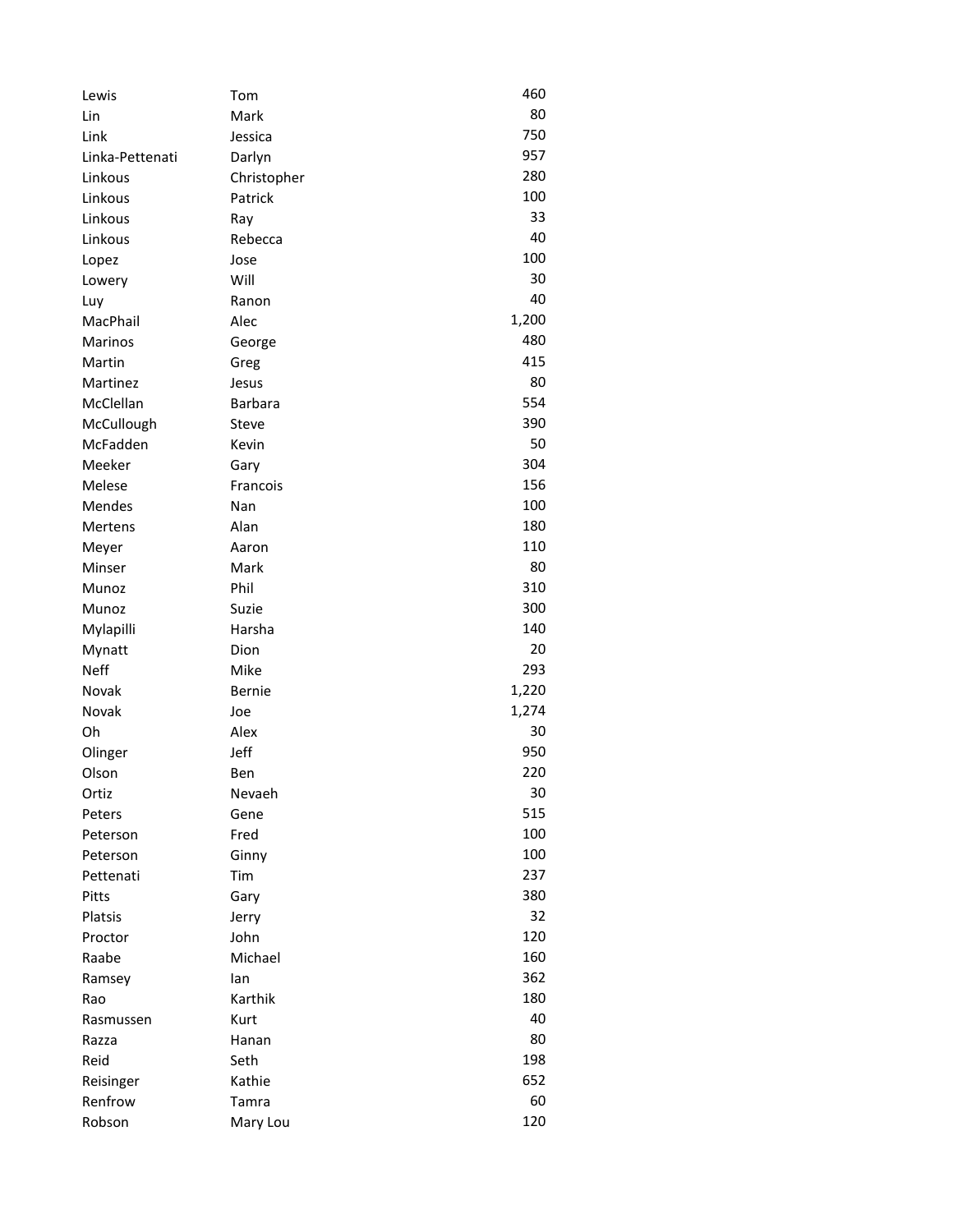| Rogaski          | Jim                 | 1,257 |
|------------------|---------------------|-------|
| Rogaski          | Linda               | 673   |
| Rudd             | Austin              | 210   |
| Ryan             | <b>Bob</b>          | 240   |
| Ryan             | Lori                | 240   |
| Sammut           | Alan                | 40    |
| Scher            | Jonathan            | 280   |
| Schlaman         | Greg                | 870   |
| Schmid           | Erik                | 620   |
| Schmid           | Oliver              | 80    |
| Schmitt          | Robert              | 1,673 |
| Schrader         | John                | 487   |
| Schrader         | Mark                | 100   |
| Schrady          | Dave                | 196   |
| Selby            | Ken                 | 1,620 |
| Shade            | Dave                | 120   |
| Shanks           | Dave/Steve          | 60    |
| Smith            | Jane                | 360   |
| Smith            | Wally               | 260   |
| Solanas          | Claude              | 60    |
| Solanas          | Evelyn              | 60    |
| Song             |                     | 100   |
| Steele           | Hang<br>Anne        | 180   |
|                  | Vivian              | 80    |
| Stegall<br>Stich |                     | 140   |
| Stoker           | Laura               | 520   |
|                  | Dean                | 700   |
| Stoker           | Samantha<br>Charlie | 281   |
| Stolz            |                     |       |
| <b>Streets</b>   | Barry               | 355   |
| <b>Streets</b>   | Heather             | 109   |
| <b>Streets</b>   | Sheryl              | 20    |
| Streig           | Dave                | 80    |
| Stubendorff      | Richard             | 880   |
| Sullivan         | <b>Nick</b>         | 140   |
| Sullivan         | Stacy               | 20    |
| Sutton           | Keith               | 100   |
| Tabacco          | Anthony             | 60    |
| Tabacco          | Carolyn             | 60    |
| Tamo             | Dave                | 480   |
| Taura            | Harrison            | 20    |
| Taylor           | Heather             | 20    |
| Taylor           | John                | 0     |
| Taylor           | Verl                | 40    |
| Thomson          | Ted                 | 263   |
| Turner           | Tom                 | 220   |
| Ulise            | Marcia              | 943   |
| Walsh            | Terry               | 240   |
| Wannarka         | <b>Bonnie</b>       | 40    |
| Wannarka         | Jerry               | 140   |
| Wassersleben     | Carl                | 80    |
| Weiss            | Bob                 | 40    |